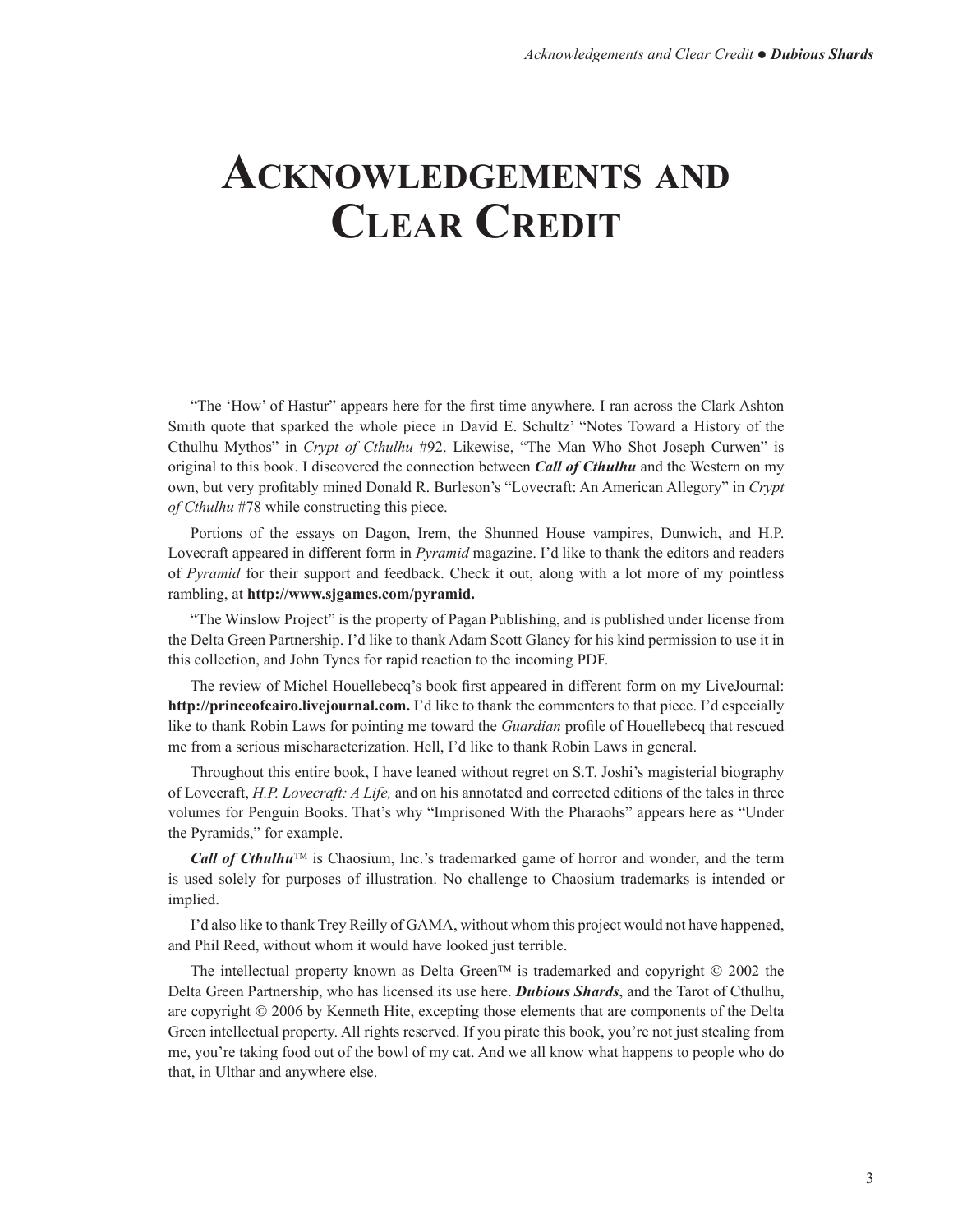## THE "HOW" OF HASTUR: Ruminations on Applied YOG-SOTHOTHERY

*"[T]here is something that secret histories give you that is very different, because you are trying to uncover the histories of groups and forces that always avoid history. In order to narrate those stories, you must become a little paranoid, though not in the sense that They are out to get you. I mean you must become a little paranoid as a critical method. You must start jumping across vague and shadowy realms of ambiguous data, weaving patterns that won't hold up in court, pointing out strange synchronicities that occur, names that reappear. Suddenly possibilities that exist outside of what we can conventionally narrate start to cohere, many of them bordering on the incorporeal and the imaginal. Patterns resonate in ways that seem to undermine conventional historical thinking itself."*

-- Erik Davis, April 1997

Much as a Lovecraft narrator might begin with the assurance that he is not mad, let me begin with the assurance that this is not another "what is the Cthulhu Mythos" essay. From a literary-critical perspective, I'm happy to adopt S.T. Joshi's basic definition, that a "Cthulhu Mythos story" is one featuring a location, entity, or book created (or significantly adumbrated) by Lovecraft or his circle. From a thematic perspective, you can hardly do better than to read John Tynes' chapter "The Cthulhu Mythos," in the d20 adaptation of the *Call of Cthulhu* roleplaying game. Just one irresistible quote: "[The Mythos is] so alien and strange that it's like mental plutonium: get too close, and your mind sickens and dies." From a historical perspective, thanks to the careful research of David E. Schultz, we even have a pretty good idea of who invented the Mythos as a concept, and when. Although Frank Belknap Long wrote the first Mythos story not by Lovecraft, "The Space Eaters" in 1928, it took until May of 1931 for August Derleth to suggest that Lovecraft's invented gods and monsters were a unified myth cycle. He proposed that Lovecraft call it "The Mythology of Hastur." The bemused HPL pointed out that Hastur was Ambrose Bierce's